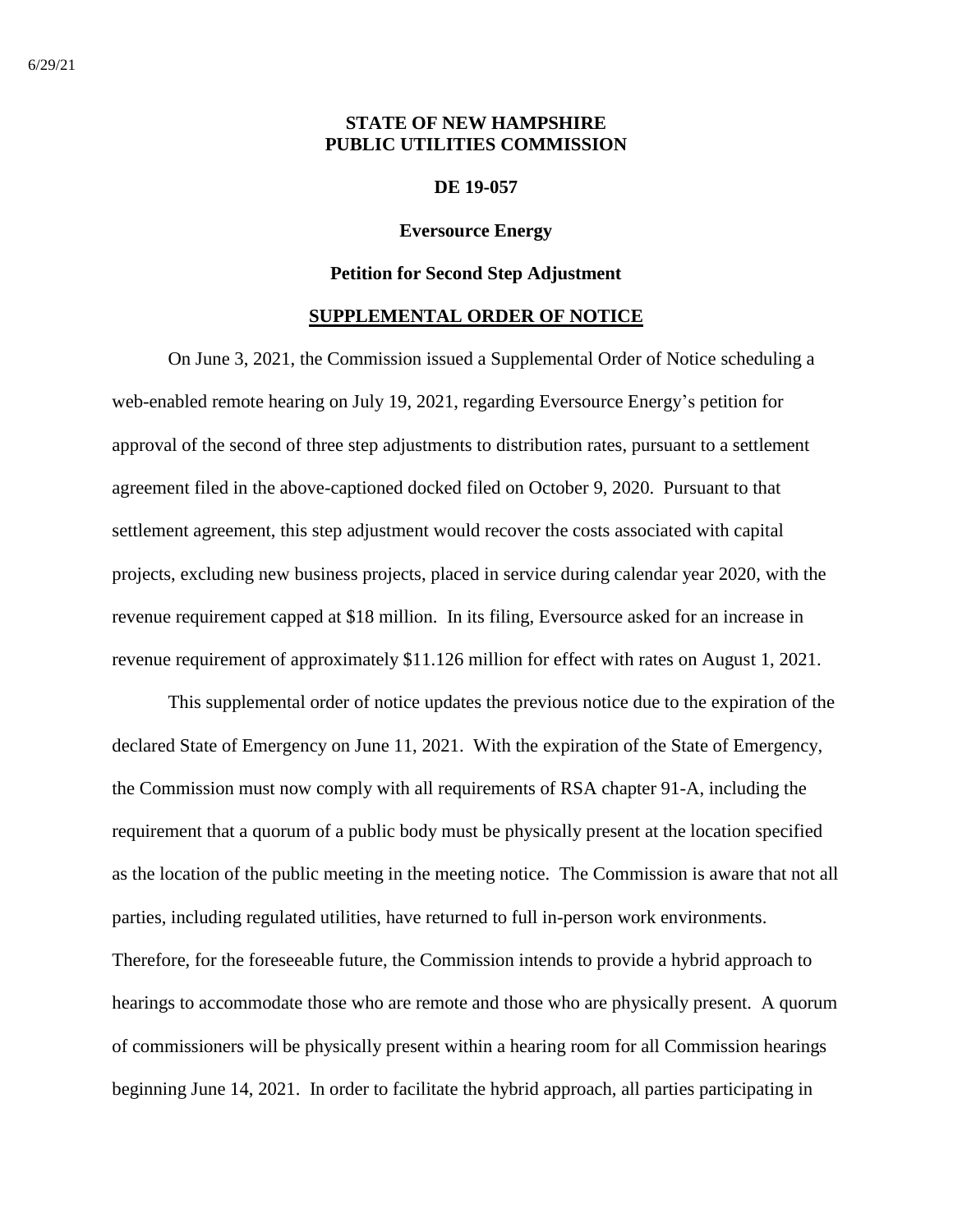the hearing room will continue to participate on the web-enabled platform. Parties and the public may continue to participate in hearings remotely using the Commission's web-enabled platform.

## **Based upon the foregoing, it is hereby**

**ORDERED**, that the Commission will hold a hearing in this matter at its offices located at 21 S. Fruit St., Suite 10, Concord, New Hampshire, on July 19, 2021, at 9:00 a.m. Commissioners will be present in the hearing room and will use a web-enabled platform to conduct the hearing. Members of the public who wish to access the hearing remotely may do so by [clicking here.](https://www.puc.nh.gov/Regulatory/Calendar-Remote.html) **If you have any difficulty obtaining remote access to this hearing, please notify the Commission by calling (603) 271-2431 as soon as possible**. Parties and members of the public wishing to attend the hearing in person are encouraged to register in advance, on or before July15, 2021, by calling (603) 271-2431; and it is

**FURTHER ORDERED**, that pursuant to N.H. Admin. R., Puc 203.12, Eversource shall notify all persons desiring to be heard at the July 19, 2021 hearing by publishing a copy of this supplemental order of notice on its website no later than July 5, 2021, such publication to be documented by affidavit filed with the Commission on or before July 17, 2021. In addition, the Commission shall publish this order of notice on the Commission's website no later than July 5, 2021.

By order of the Public Utilities Commission of New Hampshire this twenty-ninth day of June, 2021.

A. Howland

Debra A. Howland Executive Director

Individuals needing assistance or auxiliary communication aids due to sensory impairment or other disability should contact the Americans with Disabilities Act Coordinator, NHPUC, 21 S. Fruit St., Suite 10, Concord, New Hampshire 03301-2429; 603-271-2431; TDD Access: Relay N.H. 1-800-735-2964. Notification of the need for assistance should be made one week prior to the scheduled event.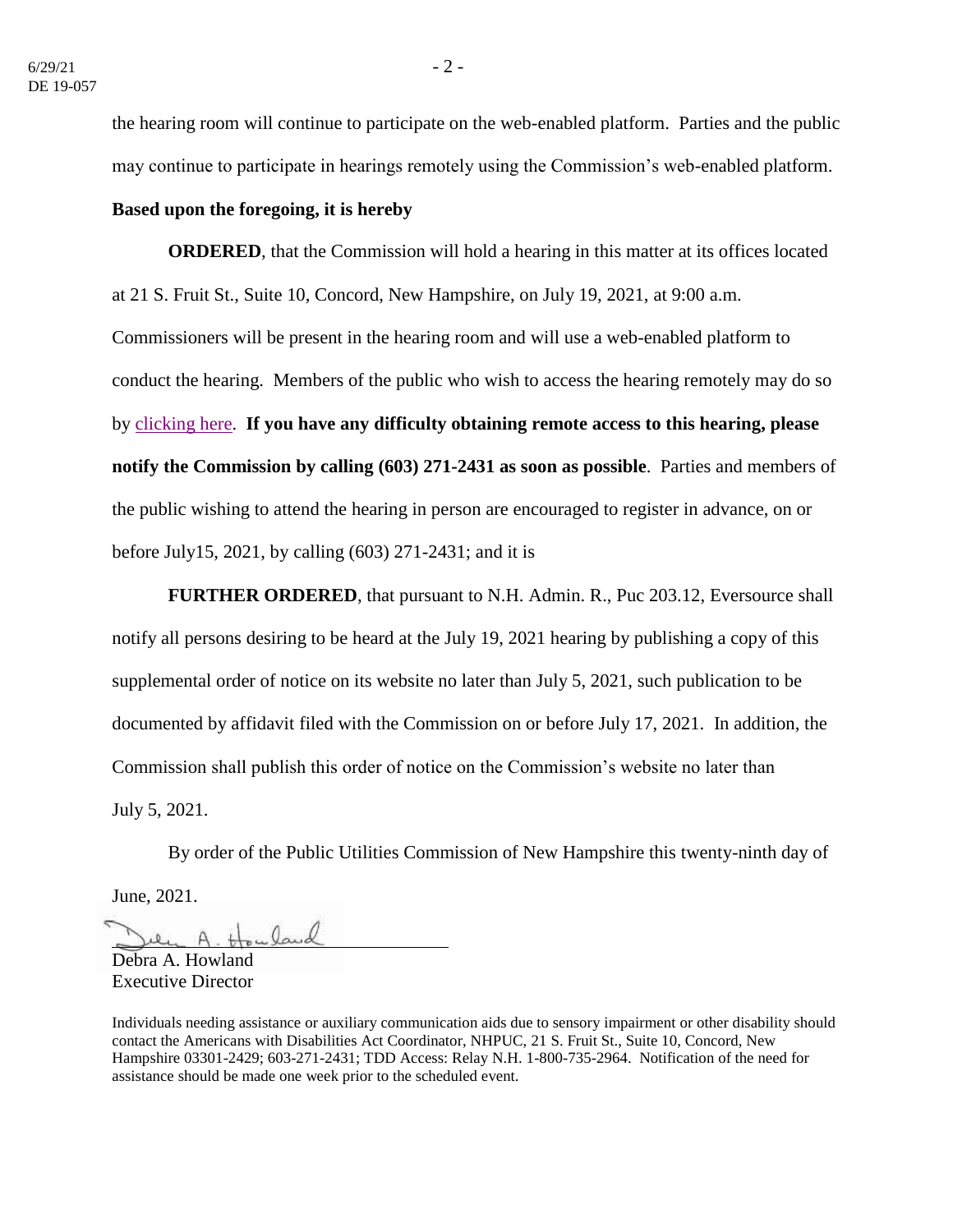# Service List - Docket Related

Docket#: 19-057

Printed: 6/29/2021

Email Addresses

ExecutiveDirector@puc.nh.gov palvarez@wiredgroup.net mbirchard@keyesfox.com aboyd@acadiacenter.org brianna@cleanenergynh.org kelly@cleanenergynh.org brian.buckley@puc.nh.gov rburke@nhla.org richard.chagnon@puc.nh.gov pradip.chattopadhyay@oca.nh.gov jessica.chiavara@eversource.com john@johncoffman.net roger@fsconline.com kristi.davie@eversource.com johndefever@yahoo.com kurt.demmer@puc.nh.gov allen.desbiens@eversource.com paul.dexter@puc.nh.gov jdonahue@preti.com pearl.donohoo-vallett@brattle.com jay.dudley@puc.nh.gov Stephen.Eckberg@puc.nh.gov eemerson@primmer.com matthew.fossum@eversource.com tom.frantz@puc.nh.gov mhorne@hcc-law.com tklaes@blueridgecs.com donald.kreis@oca.nh.gov erica.menard@eversource.com tmlarkinassociates@gmail.com karen.moran@puc.nh.gov scott@sjmuellerlaw.com dmullinax@blueridgecs.com rnelson@strategen.com elizabeth.nixon@puc.nh.gov amanda.noonan@puc.nh.gov ocalitigation@oca.nh.gov